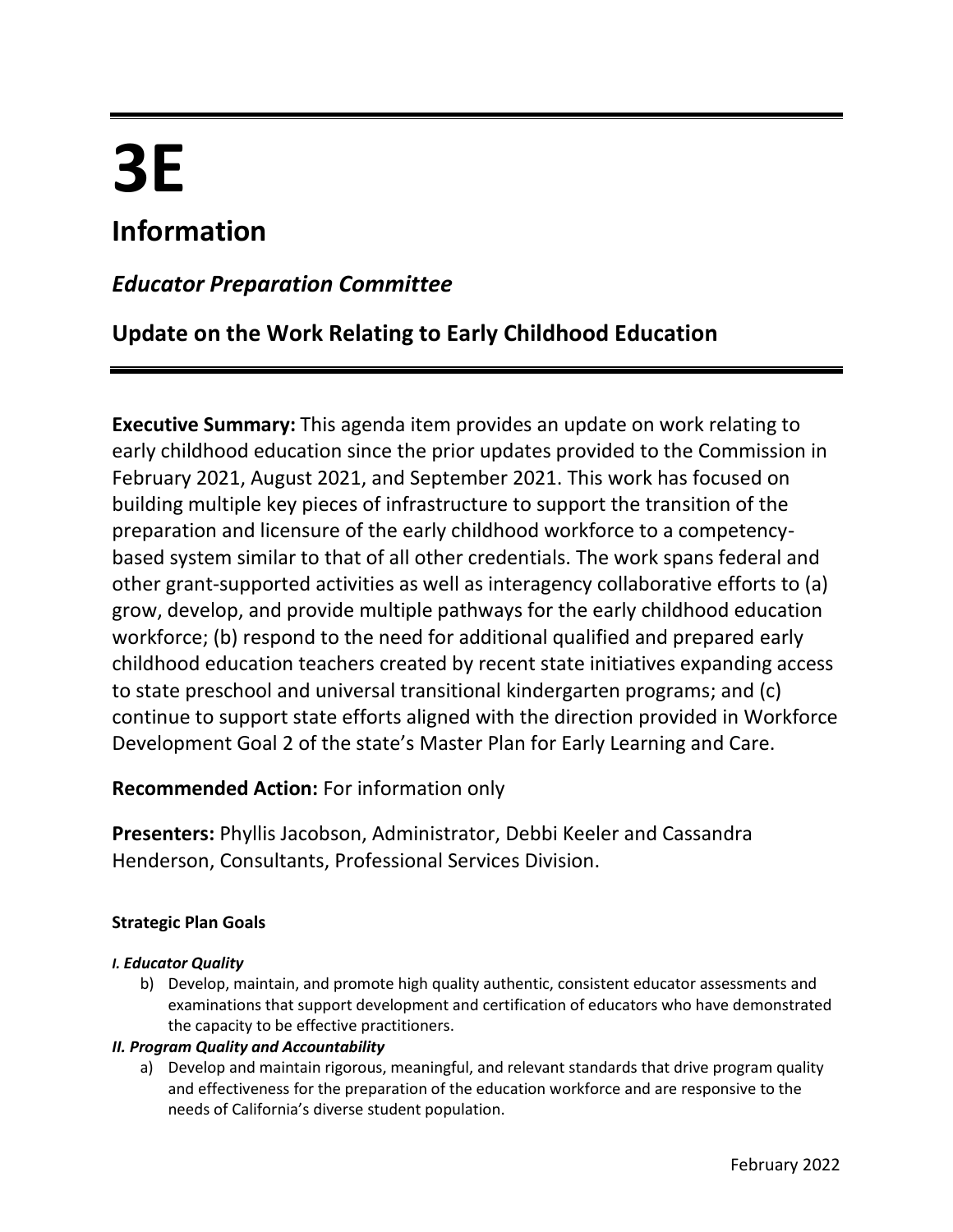## **Update on the Work Relating to Early Childhood Education**

#### **Introduction**

This agenda item provides an update on work relating to early childhood education since the prior updates provided to the Commission in [February 2021,](https://www.ctc.ca.gov/docs/default-source/commission/agendas/2021-02/2021-02-3f.pdf?sfvrsn=6b9f2bb1_4) [August 2021,](https://www.ctc.ca.gov/docs/default-source/commission/agendas/2021-08/2021-08-3d.pdf?sfvrsn=4d352ab1_2) and [September](https://www.ctc.ca.gov/docs/default-source/commission/agendas/2021-09/2021-09-2a.pdf?sfvrsn=14b325b1_2)  [2021.](https://www.ctc.ca.gov/docs/default-source/commission/agendas/2021-09/2021-09-2a.pdf?sfvrsn=14b325b1_2) This work has focused on building multiple key pieces of infrastructure to support the transition of the preparation and licensure of the early childhood workforce to a competencybased system similar to that of all other credentials. The work spans federal and other grantsupported activities as well as interagency collaborative efforts to (a) grow, develop, and provide multiple pathways for the early childhood education workforce; (b) respond to the need for additional qualified and prepared early childhood education teachers created by recent state initiatives expanding access to state preschool and universal transitional kindergarten programs; and (c) continue to support state efforts aligned with the direction provided in Workforce Development Goal 2 of the state's [Master Plan for Early Learning and](https://www.chhs.ca.gov/home/master-plan-for-early-learning-and-care/)  [Care.](https://www.chhs.ca.gov/home/master-plan-for-early-learning-and-care/)

#### **Background**

The Commission has been working on transformative work in early childhood education (ECE) over the past several years to set the foundation and the context for the work discussed in this agenda item. Staff has provided regular updates on this work to the Commission in a series of prior agenda items and reports, as documented in [Appendix A.](#page-10-0)

In January 2020, the U.S. Department of Health and Human Services Administration for Children and Families awarded California a competitive three-year Preschool Development Grant Birth [through Five Renewal \(PDG-R\).](https://www.chhs.ca.gov/blog/2020/01/28/pdgr/) California received \$13.4 million per year for three years for a total of \$40.2 million through December 2022. The Governor appointed the California Health and Human Services Agency (CHHSA) as the lead agency for the grant in collaboration with the California Department of Education (CDE). The Commission received \$3 million to expend over three years to (a) develop a competency based ECE Teaching Performance Assessment at the Teacher level of the Child Development Permit to strengthen preparation and development of the early learning and care workforce, and (b) support the development and piloting of a program quality peer review (accreditation) process for preparation leading to the permit. These two initiatives are also responsive to the Master Plan call for a competency-based system of preparation and licensure. A previous report on PDG-R work was provided to the Commission in [August 2021.](https://www.ctc.ca.gov/docs/default-source/commission/agendas/2021-08/2021-08-3d.pdf?sfvrsn=4d352ab1_2)

The 2021 state budget expansion of universal Transitional Kindergarten (UTK) and eventually universal Preschool (UPK) to all four-year-olds in California is a major step forward in realizing the goals and vision of the Master Plan. When fully implemented, UPK/UTK is expected to serve as many as 250,000 four-year-olds, including most of those currently being served in the State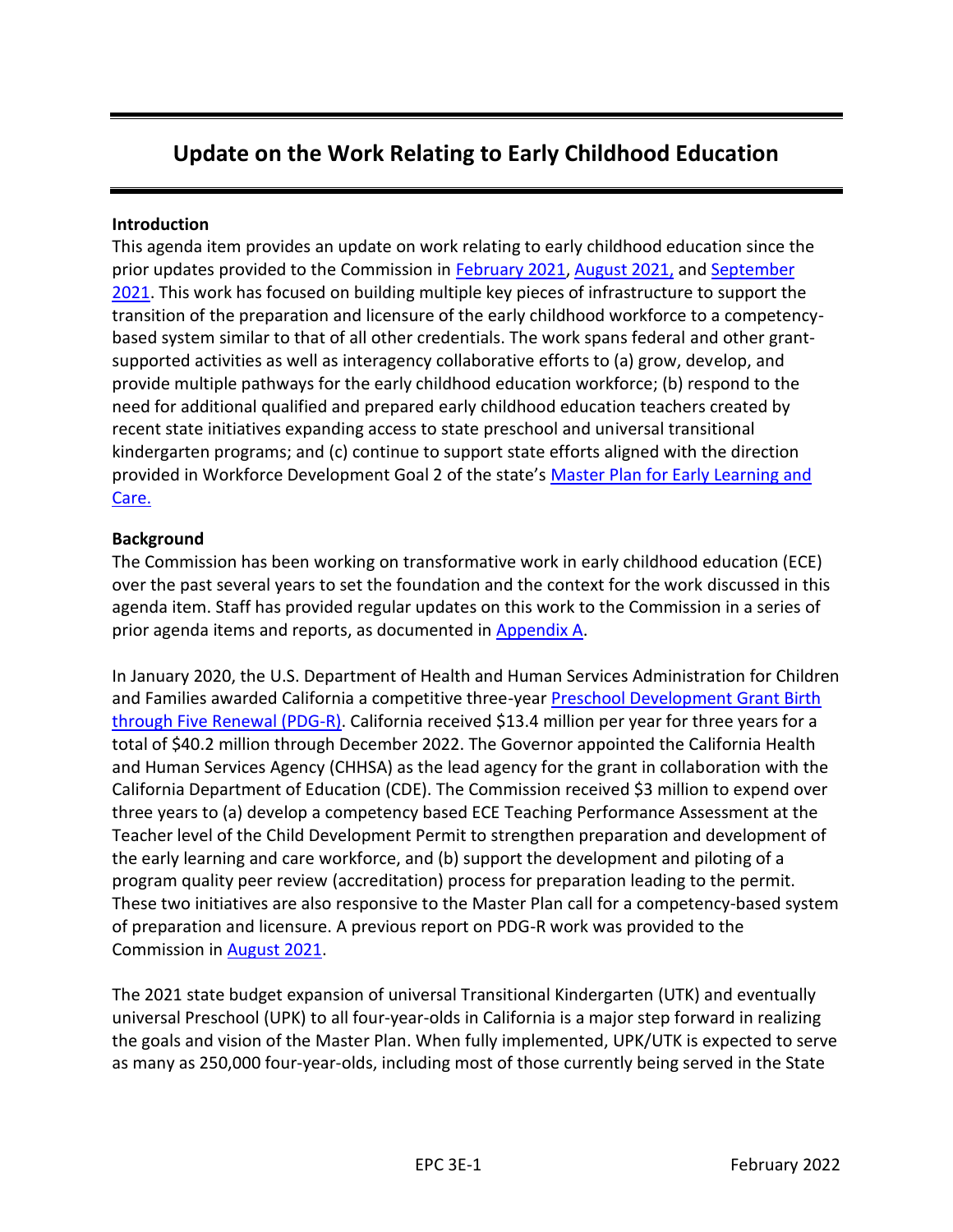Preschool Program. [A recent report](https://cscce.berkeley.edu/early-educators-equipped-to-teach-tk/)<sup>1</sup> from the Center for the Study of Child Care Employment (CSCCE) at UC Berkeley estimates that implementing UPK/UTK will create a need for between 8,000 and 11,000 new teachers in a K-12 system that is already struggling with significant teacher shortages across the state. Given the urgent staffing need for additional qualified teachers for new and expanded TK access, creative, flexible, and feasible credentialing options that meet the expectations required to teach young learners are needed.

Given the current early childhood teacher shortage, the recommendations of the Master Plan, the pending implementation of UPK/UTK, and the progress already made to date in reframing competency-based preparation and licensure for the ECE workforce, this agenda item provides an update on the progress made on all of the interrelated ECE workforce development work taking place since the most recent report to the Commission in [September 2021.](https://www.ctc.ca.gov/docs/default-source/commission/agendas/2021-09/2021-09-2a.pdf?sfvrsn=14b325b1_2)

In general, Commission staff are pleased to report that a significant amount of progress has been, and continues to be, made on all of these initiatives, projects, and activities, and all are currently on schedule. Progress details are provided below.

#### **Part I: Update on the Work Relating to the PDG-R Grant**

The **August 2021** Commission agenda item described the status at that time of the ongoing collaborative work with the field to implement the provisions of the Preschool Development Grant-Renewal (PDG-R).

Since August 2021, the two Design Teams of ECE experts advising the Commission on the development of both the new ECE Teaching Performance Assessment and the new Program Quality Peer Review process are continuing to move this initial developmental work forward to pilot testing in late winter 2021-late spring 2022. The four ECE Pilots, as described below, are continuing to support implementation of this transformative work of moving towards TPEaligned curriculum and instruction within ECE preparation programs as well as towards supporting these programs to complete a self-analysis regarding how close they are to meeting the Commission's adopted Program Guidelines that address quality preparation for the ECE workforce.

#### *Update on the Work of the ECE Pilots*

At the present time, 59 two- and four- year institutions of higher education are voluntarily participating in the ECE Pilots. [Appendix B](#page-11-0) provides the list of the 59 participating Pilot institutions. Full information on the informational webinars and other technical assistance provided to interested institutions of higher education regarding the pilots, the pilot

<sup>1</sup> Williams, A., Montoya, E., Kim, Y., & Austin, L.J.E. (2021). *New Data Shows Early Educators Equipped to Teach TK*. Berkeley, CA: Center for the Study of Child Care Employment, University of California, Berkeley.<https://cscce.berkeley.edu/early-educators-equipped-to-teach-tk/>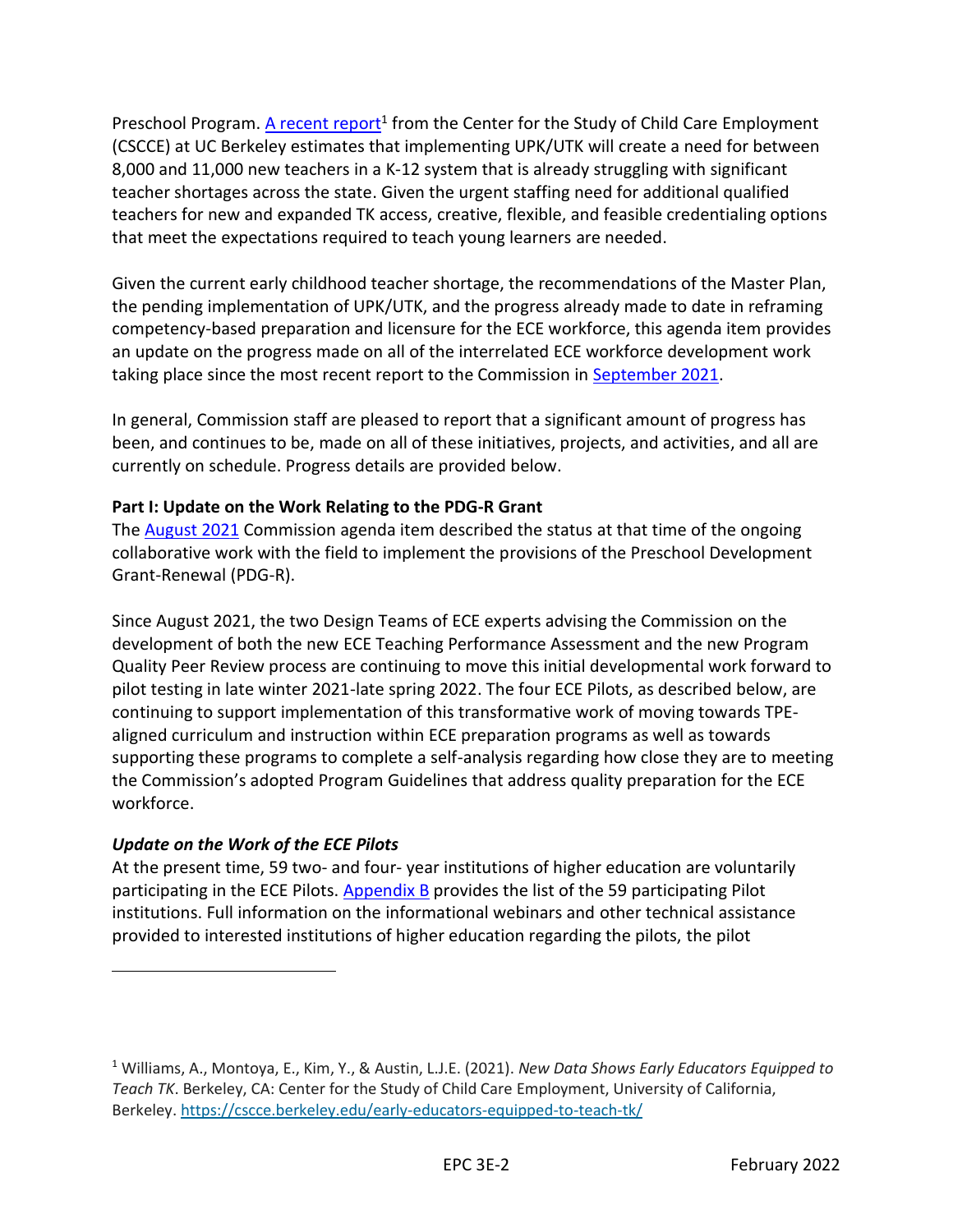requirements, and pilot guidance is available on the dedicated [ECE webpage](https://www.ctc.ca.gov/educator-prep/early-care) on the Commission's website.

- *ECE Pilots 1 and 2 Update:* ECE Pilots 1 and 2 represent Initial efforts by participating ECE preparation programs to **implement TPE-aligned curriculum (Pilot 1)** and to work towards meeting the **Program Guidelines (standards) (Pilot 2)**, supported by outreach and technical assistance to these programs and program sponsors. The status of this work is that all 59 Pilot institutions of higher education are currently working to implement TPE-aligned curriculum within their coursework and fieldwork/practicum experiences for candidates and are engaging in an initial self-study and analysis regarding the degree to which their current programs and administrative structures meet the Commission's adopted **Program Guidelines**.
- *ECE Pilot 3 Update***:** The new **TPE-based ECE Teaching Performance Assessment** is being developed, piloted, and field tested within **ECE Pilot 3**. The development process for the assessment and scoring process is moving through a two-year development cycle, including a pilot test and field test with the system planned to be available for full operation the fall of 2023. **ECE Pilot 3** will also include assisting and training ECE preparation programs that prepare the early childhood workforce to participate in trying out the candidate assessment tasks with candidates, scoring candidate responses, and providing helpful feedback to guide the final version of the assessment, its scoring components, and training materials for programs and for assessors (scorers).

**The Early Childhood Education CalTPA Design Team** was charged with creating a locally scored performance assessment that would be feasible given the state's ECE context, manageable in terms of complexity of the system, and provide convincing evidence of teacher knowledge, skills, and abilities in relation to the Commission's adopted ECE Teaching Performance Expectations and Assessment Design Standards. Background information on the Design Team activities and meetings was provided in the [August](https://www.ctc.ca.gov/docs/default-source/commission/agendas/2021-08/2021-08-3d.pdf?sfvrsn=4d352ab1_2)  [2021](https://www.ctc.ca.gov/docs/default-source/commission/agendas/2021-08/2021-08-3d.pdf?sfvrsn=4d352ab1_2) Commission agenda.

To date, the ECE Design Team has collaborated to create a performance assessment with three distinct learning cycles. These cycles include Cycle 1, Observing Young Children; Cycle 2, Planning Learning Activities; and Cycle 3, Building Family Partnerships. These cycles focus on key competency areas of observation, intentional instructional planning of developmentally appropriate learning activities, and building positive connections with families.

All three cycles encompass the following overarching principles:

- Asset-based teaching and learning
- Understanding and incorporating children's funds of knowledge and cultural and linguistic assets
- Observation as a key component of planning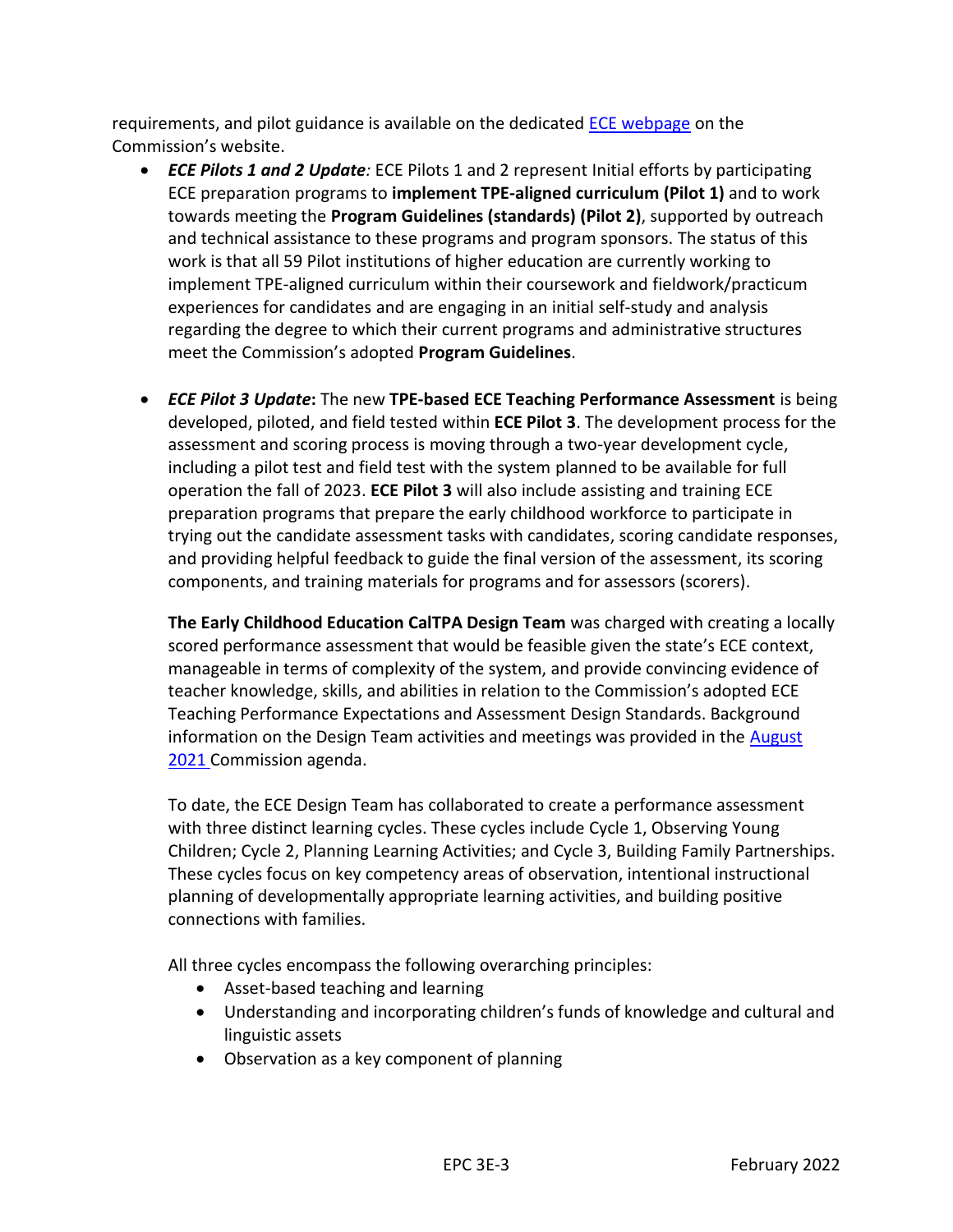- An integrated approach to instruction: Math and literacy curricular areas are integrated with social-emotional development, movement, arts, physical development
- Collaboration: candidates collaborate with supervising/mentor teachers and other adult assistants in planning, teaching, and reflecting on practice
- Relationships with families: through the three cycles, candidates engage in meaningful ways with families and/or guardians to build and strengthen relationships
- Reflective practice

The CTC Performance Assessment team and Evaluation Systems, a division of Pearson, Inc., worked with ECE practitioners and college faculty to complete a bias review of all three cycles on January 12-13, 2022. Pilot testing will take place in spring 2022, with 34 institutions of higher education that provide ECE workforce preparation volunteering to participate.

• *ECE Pilot 4 Update:* Under ECE Pilot 4, a new **ECE program quality review process** has been developed by the **Program Quality Peer Review Design Team** for future use for Commission review and approval of ECE preparation programs leading to a Child Development Permit. A micro-pilot is presently underway with two community colleges and two four-year institutions to try out the technical assistance materials developed for use by Pilot institutions and the components of the Program Quality Peer Review process to determine if any revisions are needed prior to initiating a larger pilot with multiple institutions of higher education beginning in late spring 2022.

An orientation to the Self-Study process was conducted with the micro-pilot participants on November 10, 2021. The micro-pilot is underway through spring 2022 and will move through the Self-Study and Peer-to-Peer review components of the overall Peer Review process as designed by the Design Team. The larger pilot implementation involving additional institutions of higher education will take place during spring-fall 2022. Staff notes that programs that have participated in the pilot of one or more of the tasks of the new ECE Teaching Performance Assessment will be able to incorporate their outcomes into their Self-Study documentation and outcomes analysis.

Next steps in this work include:

- A check-in meeting with the micro-pilot participants on January 28, 2022
- A technical assistance meeting with institutions to review the Peer-to-Peer elements of the review process
- Training for peer reviewers for the first round of Peer-to Peer paired meetings in mid-March 2022
- Virtual site visits for the micro-pilot participants (component 3 of the Program Quality Peer Review Process) in late spring 2022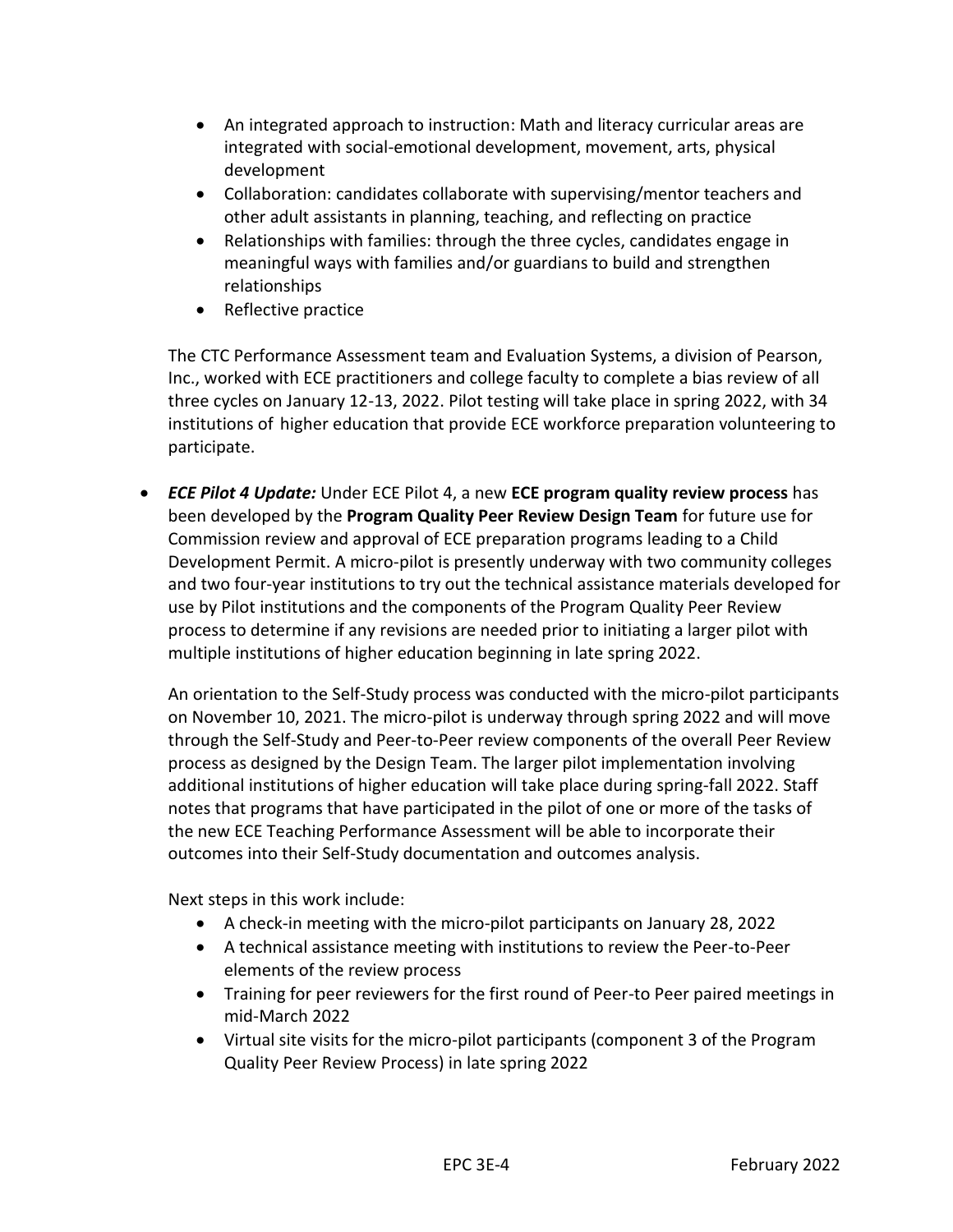• An anticipated meeting of the Design Team in late spring 2022 to review the micro-pilot outcomes and make any suggested modification to the Program Quality Peer Review process

*Note: Pilots 3 and 4 are open together or individually to any interested institution/program offering ECE preparation for the Child Development Permit whether or not the institution/program is also participating in Pilots 1 and 2.* 

#### **Technical Support for the ECE Pilot Participating Institutions since August 2021**

Commission staff have provided ongoing technical assistance for all participating institutions in the pilots since August 2021. These supports include ECE office hours, a dedicated email box, monthly ECE News Updates along with special editions of the ECE News Update as needed, and specific guidance for next steps as institutions begin participating in the pilot test activities within Pilots 3 and 4.

In November 2021, Institutions participating in Pilots 1 and 2 were provided a survey opportunity to share their progress towards implementing TPE-aligned curriculum within their coursework, ECE Program Guideline alignment and their future plans to participate in Pilots 3 and 4, to identify additional support needed. Eleven of the 59 pilot institutions participated in the overall survey with nine stating they are in process with TPE alignment and two that are completely aligned. Four institutions stated they had not yet started alignment with the Program Guidelines while seven indicated they are in process. The majority of respondents (7) indicated they are planning on participating in the pilot test activities within Pilots 3 and 4.

One of the major challenges respondent institutions cited was the additional time and effort involved in the alignment process with limited staff resources and funding. They confirmed the internal institutional and/or segmental timeline of requiring up to two years for accomplishing revision and reapproval of coursework. Programs identified a hesitancy to lock in these kinds of changes until there emerges clearer direction regarding the requirements of a competencybased system for PK-3 for all institutions that prepare this workforce. Programs participating in the ECE Pilots requested a variety of support activities, including future webinars on TPE/Program alignment, a clear definition for each of the four ECE Pilots and how they relate to one another, providing a variety of times during the day for ECE office hours, and individualized technical assistance. Commission staff are continuing to communicate with pilot programs through regular updates that identify current work and upcoming pilot activities, as well as to plan additional technical assistance activities in response to the feedback received.

An outreach effort was also made in November and December 2021 to invite institutions to join in piloting the Quality Peer Review process (Pilot 4) beginning with the Self-Study phase. Future work for late winter-early spring 2022 will focus on initiating the annual survey data collection for institutions in Pilots 1 and 2.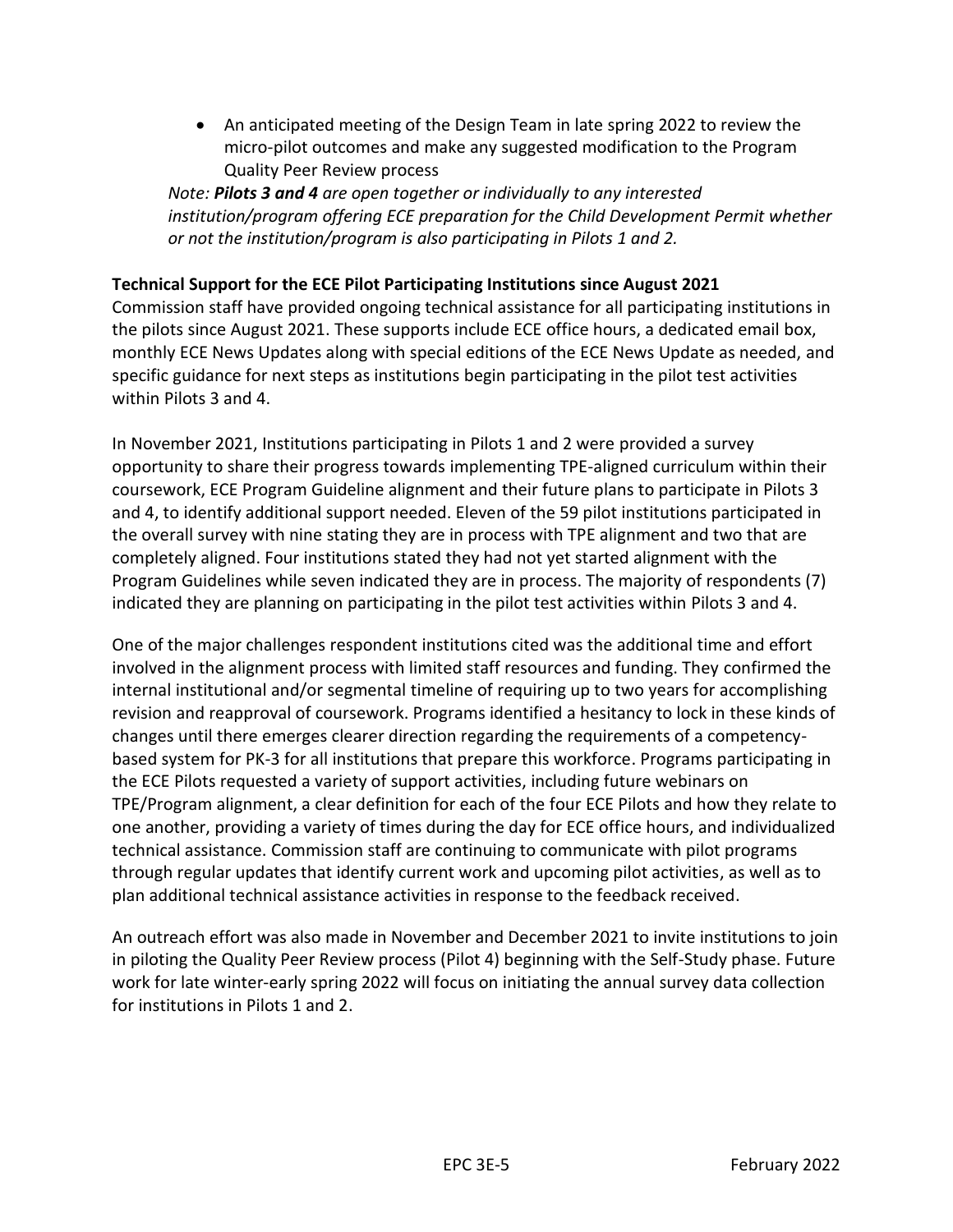#### **Part II: Early Childhood Education (ECE) Credentialing Workgroup**

In the [September 2021](https://www.ctc.ca.gov/docs/default-source/commission/agendas/2021-09/2021-09-2a.pdf?sfvrsn=14b325b1_2) Commission agenda item, staff presented a rationale and a proposal to further develop a competency-based system for the ECE workforce providing multiple accessible pathways to an updated Early Childhood Specialist Credential that focuses specifically on grades PK-3. This work is an integral part of coordinated efforts to support the implementation of universal Transitional Kindergarten across the state and respond to the need for additional qualified early childhood teachers. Staff also presented a plan to the Commission at that time for establishing an ECE Credentialing Workgroup of experts in the field to advise the Commission on potential requirements for the refocused and repurposed ECE Specialist PK-3 Credential as well as on potential pathways and options to earn this new credential. Commission staff are pleased to report that this process is underway as envisioned and described to the Commission in September 2021.

An invitation for applications from ECE experts to serve on the ECE Credentialing Workgroup was issued in late fall 2021, with over 185 applications received by the deadline date in late November 2021. The ECE Workgroup was appointed by the Executive Director in early December 2021, and the first meeting of the Workgroup was held on December 16, 2021. The members represent a wide range of expertise in the field of early childhood education, including but not limited to practitioners, higher education faculty, employers, and others, as shown in the list of Workgroup members provided in [Appendix C.](#page-12-0) The charge to the ECE Workgroup is to provide recommendations for the Commission's future consideration regarding:

- What the requirements should be for the proposed refocused PK-3 ECE Specialist Credential, and
- What the multiple pathways and options should be for meeting these requirements.

The Workgroup is scheduled to meet five times between December 2021-March 2022, with recommendations from the advisory group expected to be presented to the Commission for information at the April 2022 meeting. In addition, the goal is also to bring to the Commission in April a set of draft Program Standards, including Teaching Performance Expectations for establishing a refocused and repurposed PK-3 ECE Specialist Credential.

At the first meeting of the ECE Credentialing Workgroup on December 16, 2021, the agenda focused on what the Teaching Performance Expectations (TPEs) (i.e., the competencies, or knowledge, skills and abilities) should be for this PK-3 ECE Specialist Credential. The Workgroup reviewed both the existing ECE Teacher and Multiple Subject TPEs and drafted a unique working set of TPEs for the ECE Specialist Credential that the group felt included the key ideas and concepts from both of these two sets of Commission-adopted TPEs, as applicable to the intended ECE Specialist Credential grade range of PK-3.

The second meeting of the ECE Credentialing Workgroup on January 13, 2022, addressed alignment of this initial draft set of ECE Specialist Credential TPEs to additional TPEs in Literacy and Early Childhood Special Education adopted by the Commission, as well as foundational concepts relating to early mathematics. Following the meeting, the Workgroup's input resulted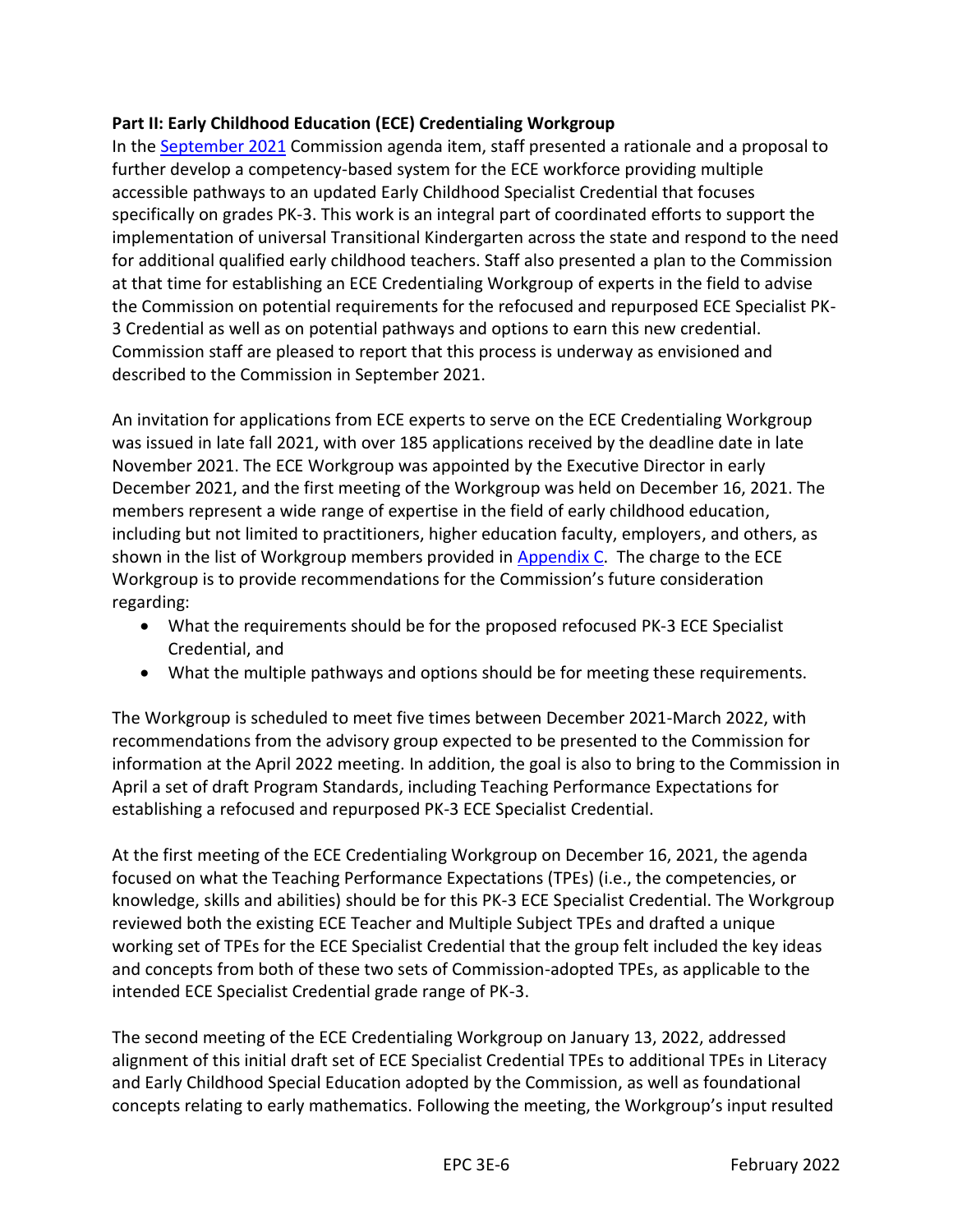in formulating a complete draft set of ECE Specialist Credential TPEs based on all of the TPErelated work and combined input from the ECE Credentialing Workgroup members. Staff is planning to conduct a field review of the full set of draft ECE Specialist Credential TPEs via a public survey process during late February 2022, and to use the results from the field review to provide a revised draft set of proposed ECE Specialist PK-3 Credential TPEs for review and consideration at the April 2022 Commission meeting.

Subsequent meetings of the ECE Credentialing Workgroup in February and March 2022 will address what other credential requirements may be appropriate for the proposed new ECE Specialist PK-3 credential, what the content and focus of teacher preparation programs for this credential should include, and what the multiple pathways and options could be for meeting the Workgroup-recommended credential requirements, particularly for current holders of a Child Development Permit or Multiple Subject Credential, and for prospective teachers who do not yet hold a prior credential. In addition, the work group will learn about the development of the ECE teaching performance assessment and the general education performance assessment and discuss the two versions comparing similarities and differences in the Commission's two TPAs.

In addition to the work of the ECE Credentialing Workgroup, other parallel public participatory activities for gathering input from interested parties into the work are planned, including a public input survey regarding the ECE Specialist Credential TPEs that will be conducted in late February 2022, and a series of focus groups at different days and times to provide for maximum public input during March 2022 regarding the credentialing requirements that will be developed by the ECE Credentialing Workgroup during its February-March 2022 meetings. These outreach activities will be organized and facilitated by the Glen Price Group (GPG), which is supporting and providing facilitation for the meetings of the ECE Credentialing Workgroup. Information regarding input received from all of these activities will be analyzed and reported to the Commission at a future Commission meeting.

#### **Part III: Parallel and Complementary Work under the [Early Educator Investment Collaborative](https://earlyedcollaborative.org/) (EEIC) Grant**

In 2018-19, the Commission joined a partnership with three CSU campuses (CSU Sacramento, CSU Bakersfield, and Cal Poly Pomona) to apply for, and ultimately be successful in receiving, grant funding under the philanthropically supported Early Educator Investment Collaborative grant program. The goals of this grant program include providing enhanced preparation to the early childhood workforce through recruitment and support for underrepresented groups and focused preparation for ECE teacher candidates to work effectively with young multilingual language learners and their families in early childhood education programs and settings. The goals and approaches suggested by these funders are similar in purpose and focus to the efforts the Commission is already undertaking under the PDG-R grant, and so this collaboration provides an additional opportunity to help develop effective preparation approaches for the early childhood workforce that would be parallel and complementary to other ongoing related efforts. The Commission is receiving a total of \$375,000 over the three-year grant period of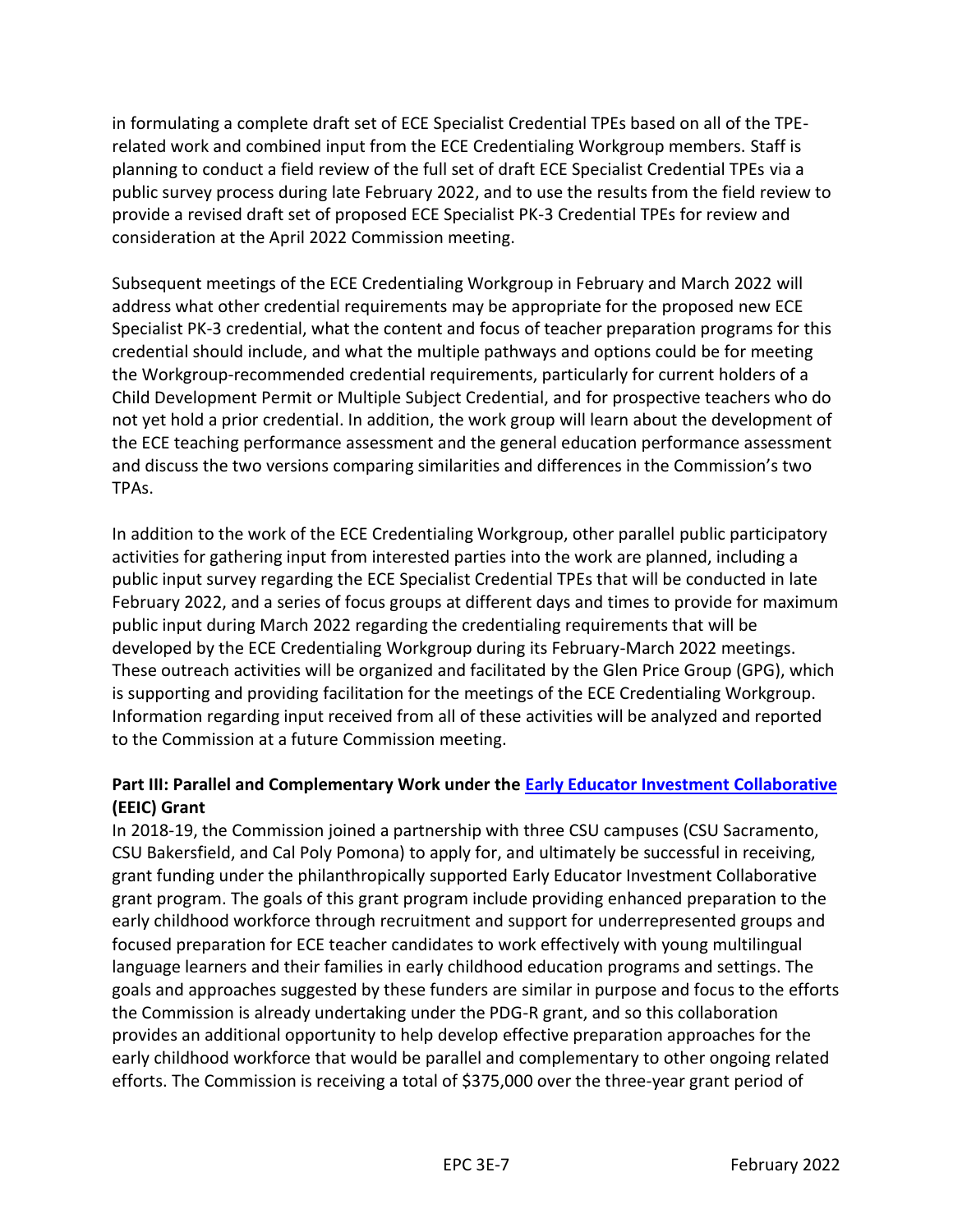2021-22 to 2023-24 to support staff work with the EEIC grant project. CSU Sacramento is the project grantee and director for this work.

All three of the EEIC participating CSU campuses have joined the ECE Pilots being implemented by the Commission. This close relationship helps to further inform both projects as well as to ensure that both efforts are working towards the same or similar goals and outcomes. The EEIC collaborative is working on developing learning, teaching, and assessment strategies appropriate to support dual language learners, and has already made significant progress in recruiting and supporting underrepresented groups to participate in ECE preparation at their respective campuses. A recent report to the EEIC Collaborative funders highlights these and other grant accomplishments to date. As a result of these promising efforts, the EEIC Collaborative invited the CSU/CTC partnership to present its work at the EEIC roundtable session at the virtual January 20, 2022, Winter Collaboratives meeting of the Council of Chief State School Officers (CCSSO).

#### **Part IV: Collaborative Interagency Work Related to the Implementation of UTK**

The California Department of Education brought together in summer 2021 multiple state and other agencies to support implementation of the unprecedented investments in the budget act of 2021, including UPK, which includes universal Transitional Kindergarten (UTK). Earlier efforts during 2015-2018 when the Commission, the CDE, and other state and local agencies and entities were engaged in planning under the *Transforming the Workforce Birth through Eight* activities had demonstrated that the sheer number of agencies, interested communities, and other initiatives in the field of early childhood education constituted and could be pictured as a "constellation" similar in size and complexity to the large number of stars seen under a clear night sky.

Constellation teams, including a State Leadership Team (SLT) that includes representatives from the California Department of Education, State Board of Education, Governor's Office, Department of Finance, and the Commission and a P-3 & UPK Kitchen Cabinet that includes the SLT as well as representatives from the Health and Human Services Agency, First 5 California, the Learning Policy Institute, California County Superintendents Educational Services Association, the Association of California School Administrators, California Education Partners, business, philanthropy, and others, have been meeting on a regular basis since August 2021 to help coordinate UPK implementation across the state. Additional constellations focus on local implementation and promising practices, research, and workforce and include expanded participants representing research and equity expertise, TK, state preschool, and Head Start. Additional ways of engaging with the field in this work to promote broader input from a diverse sector of education and early learning partners include virtual meetings and other participatory activities.

This work is currently ongoing, and staff will continue to inform the Commission about the work and outcomes of these collaborative activities.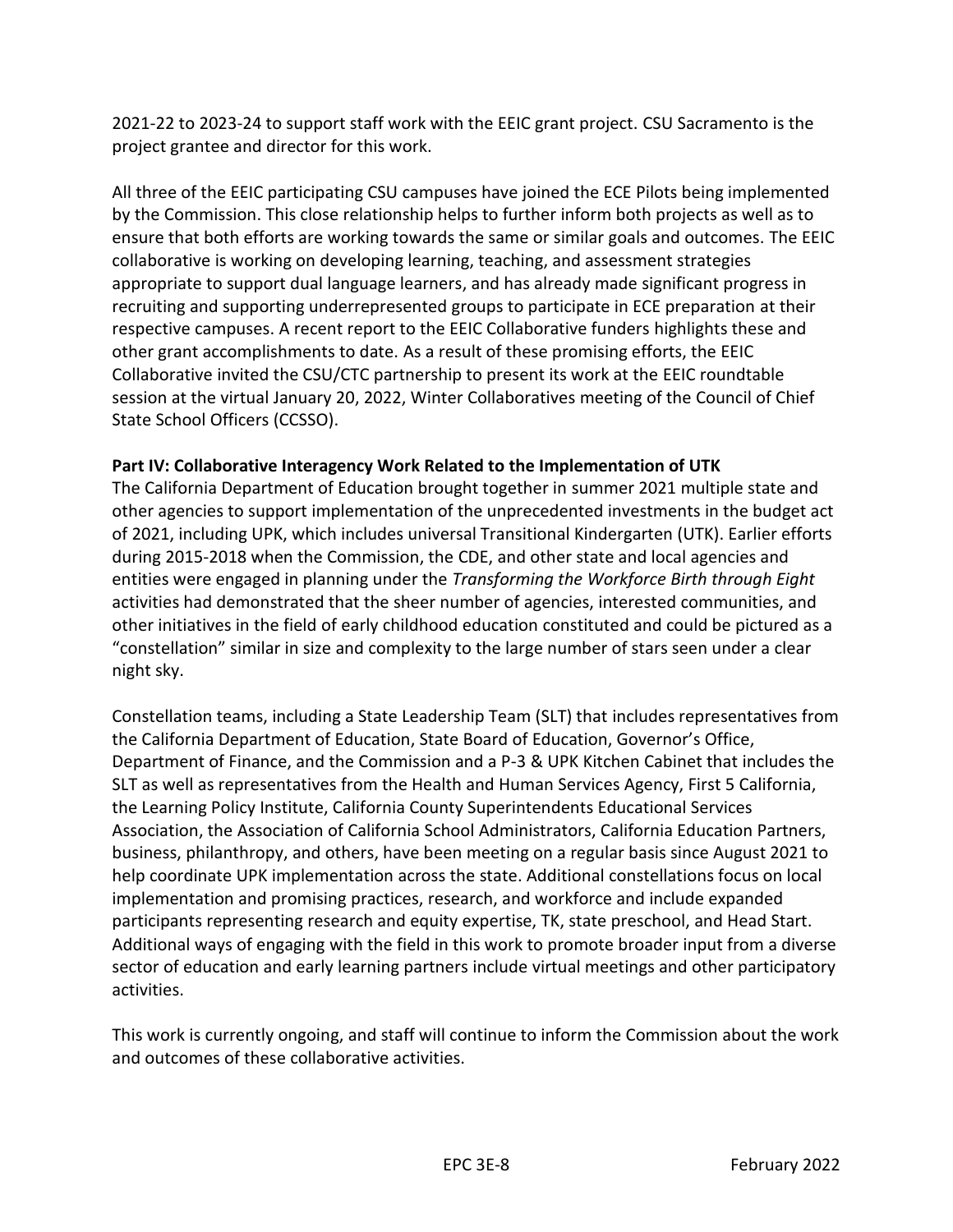#### **Part V: Other Early Childhood Education Related Work**

#### *Revisiting Needed Changes to the Child Development Permit*

The implementation of Universal Transitional Kindergarten and current development of an Early Childhood Specialist Credential will change the context for providing services in early childhood education. Implications for credentialing, staffing, and movement between and across the State Preschool and TK-12 system are not fully known at the present time. In light of the significant changes underway to implement universal TK across the state, as well as to provide additional credentialing opportunities for those currently in the Child Development Permit system to move into TK and/or grades PK-3, it would be prudent to see what the needs will be for staffing in state preschool as well as what the requirements for staff who would choose to remain within the Permit structure before moving forward with considering potential changes to the Child Development Permit.

#### **Staff Recommendation**

Staff recommends that the Commission review the updates to the early childhood education work provided in the agenda item and provide any feedback and direction to staff as the Commission may deem appropriate.

#### **Next Steps**

Commission staff are working closely with California Department of Education (CDE) staff as the CDE prepares for full implementation of UPK and considers next steps for the State Preschool Program. Close collaboration with the CDE, the Health and Human Services Agency, and other state agencies and communities of interest to continue the work described in this agenda item will ensure that the Commission's work around credentialing the ECE workforce is well informed by programmatic decisions that will shape UPK implementation and the California State Preschool Program going forward.

Commission staff will also take any additional steps to implement as needed any feedback and/or direction from the Commission regarding this work and will continue to provide regular updates to the Commission at future meetings.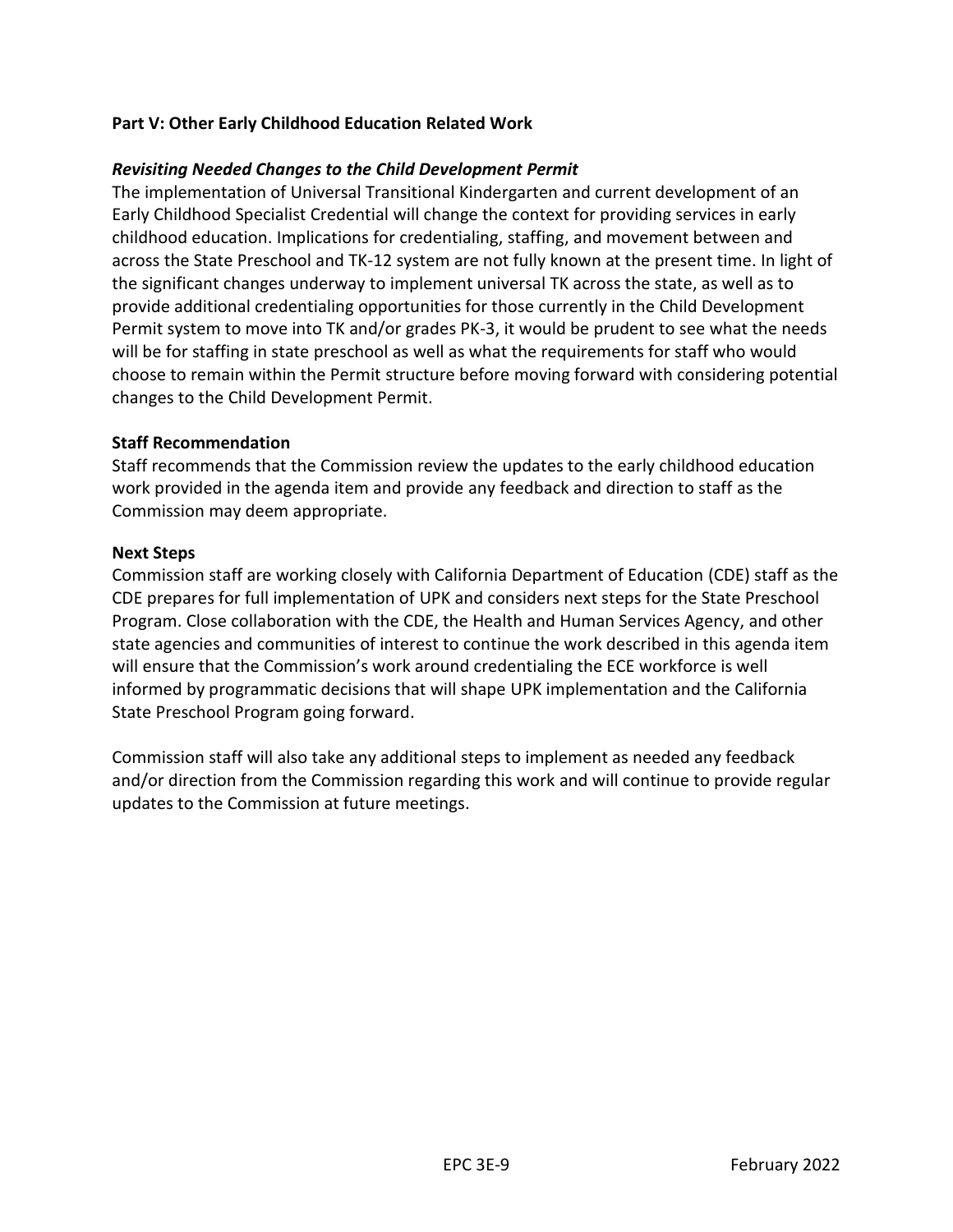#### **Appendix A Prior Related Agenda Items and Reports**

- <span id="page-10-0"></span>• Between 2015-17 the Commission's Child Development Permit Advisory Panel (CDP AP) reviewed the requirements for earning and renewing a Child Development Permit. Recommendations were presented to the Commission in October 2017. [\(https://www.ctc.ca.gov/commission/agendas/2017-10/october-2017-commission](https://www.ctc.ca.gov/commission/agendas/2017-10/october-2017-commission-agenda)[agenda\)](https://www.ctc.ca.gov/commission/agendas/2017-10/october-2017-commission-agenda)
- Between 2017 and 2019 [Teaching Performance Expectations](https://www.ctc.ca.gov/docs/default-source/educator-prep/standards/ece-performance-expectations-pdf.pdf?sfvrsn=2#:~:text=The%20ECE%20Teaching%20Performance%20Expectations%20%28ECE-TPEs%29%20represent%20the,learn%20and%20practice%20in%20preparation%20programs%20in%20California.) for the Child Development Permit were developed, and extensively reviewed by the field. Performance expectations focused on assisting, teaching, mentoring, and leading in an ECE setting were adopted by the Commission in 2019.
- Program [Guidelines](https://www.ctc.ca.gov/docs/default-source/educator-prep/standards/ece-program-guidelines-pdf.pdf?sfvrsn=ba5b53b1_6#:~:text=ECE%20Program%20Guidelines%203%20April%202019%20The%20program,support%20learning%20and%20access%20for%20all%20young%20children.) for preparation leading to the Child Development Permit were also developed, reviewed by the field between 2017 and 2019 and adopted by the Commission in 2019.
- In [February 2021,](https://www.ctc.ca.gov/docs/default-source/commission/agendas/2021-02/2021-02-3f.pdf?sfvrsn=6b9f2bb1_6) the Commission heard a presentation on the Master Plan for Early Learning and Care, which includes important framing for the development of the ECE workforce with implications for the Commission's work in this area.
- The [August 2021](https://www.ctc.ca.gov/docs/default-source/commission/agendas/2021-08/2021-08-3d.pdf?sfvrsn=4d352ab1_2) Commission agenda item described the status of the ongoing collaborative work with the field to implement the provisions of the Preschool Development Grant-Renewal (PDG-R) related to moving towards a competency-based preparation and licensure system for the ECE workforce.
- The [September 2021](https://www.ctc.ca.gov/docs/default-source/commission/agendas/2021-09/2021-09-2a.pdf?sfvrsn=14b325b1_2) Commission agenda item addressed Establishing Multiple, Accessible Pathways to a Permit or Credential Authorizing Service in State Preschool and Transitional Kindergarten. This agenda item proposed refocusing and repurposing the existing Early Childhood Specialist Credential to serve as a PK-3 credential along with the establishment of an ECE Credentialing Workgroup to advise the Commission on this work.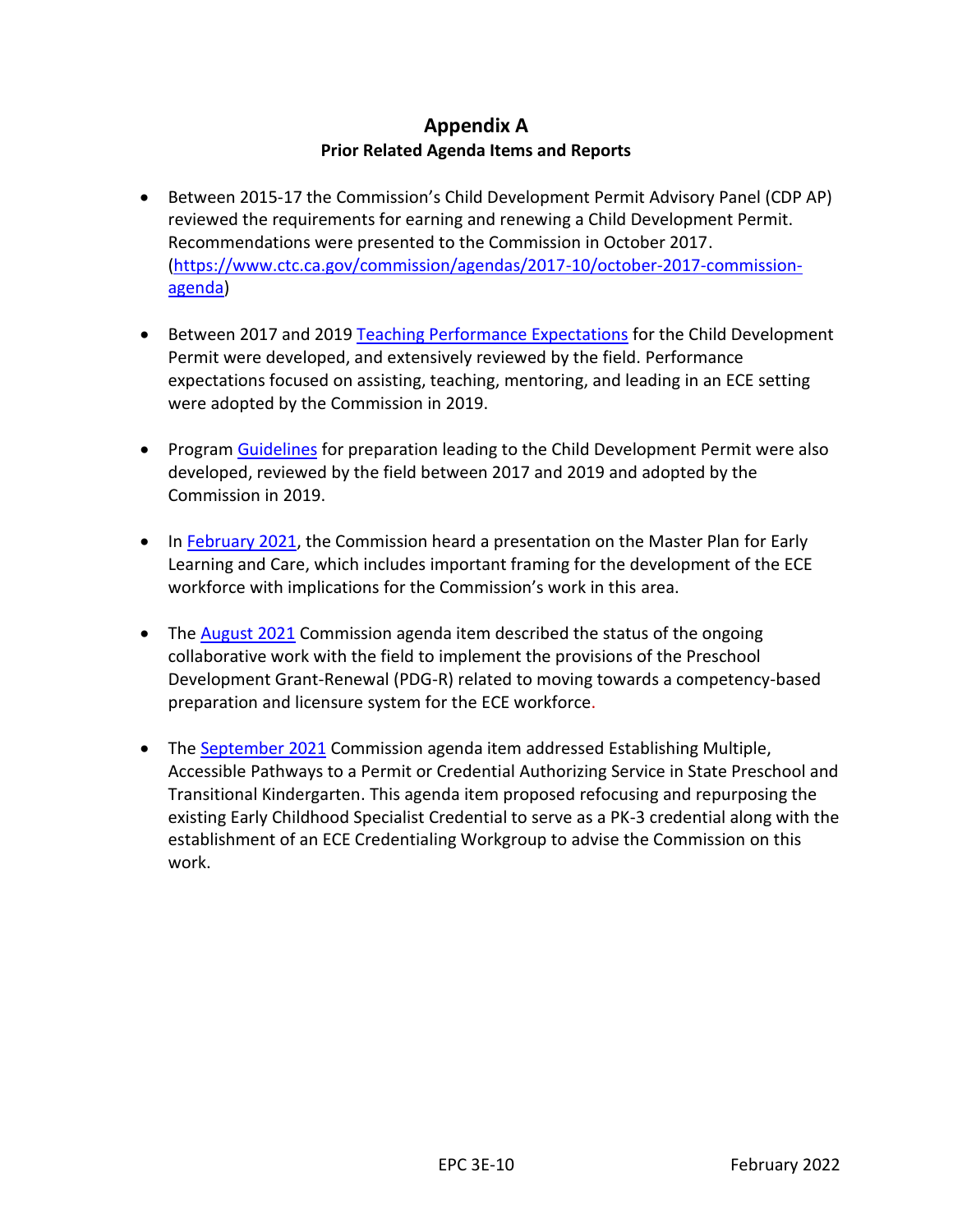#### **Appendix B**

### <span id="page-11-0"></span>**Institutions/Programs Participating in the ECE Pilots, PDG-R Grant Years 1 & 2**  *as of January 5, 2022*

#### **California Community Colleges**

| Antelope Valley College<br>1.<br><b>Berkeley City College</b><br>2.<br>3.<br>Cerro Coso Community College<br>4.<br><b>Chabot College</b><br>5.<br>City College of San Francisco<br>6.<br><b>College of Marin</b><br>7.<br>College of the Canyons<br>8.<br>Contra Costa College<br>9.<br><b>Copper Mountain College</b><br><b>Cosumnes River College</b><br>10.<br>11.<br>Diablo Valley College<br>12.<br>East Los Angeles College (ELAC)<br>13.<br>El Camino Community College<br>14.<br><b>Hartnell College</b><br>15.<br><b>Imperial Valley College</b><br>16.<br>Las Positas College<br>Los Angeles Pierce College<br>17.<br>18.<br>Los Angeles Southwest College<br>Los Angeles Trade Tech (LATTC)<br>19.<br>20.<br><b>Merced College</b><br>Merritt College<br>21.<br>22.<br>Moorpark College<br>23.<br>Moreno Valley College<br>Mt. San Antonio College<br>24.<br>Mt. San Jacinto College<br>25.<br>26.<br>Norco College<br>27.<br><b>Ohlone College</b><br>28.<br>Orange Coast College<br>Palomar College<br>29.<br>30.<br>Rio Hondo College<br>31.<br>Riverside City College<br>32.<br>Saddleback College<br>33.<br>Santa Monica College<br>34.<br>Santa Rosa Community College<br>Santiago Canyon College<br>35.<br>Shasta College<br>36.<br>37.<br><b>Skyline Community College</b><br>38.<br>Solano Community College<br>39.<br>Ventura College<br>Victor Valley College<br>40.<br>West Los Angeles College<br>41.<br>Yuba College<br>42. | Location |
|------------------------------------------------------------------------------------------------------------------------------------------------------------------------------------------------------------------------------------------------------------------------------------------------------------------------------------------------------------------------------------------------------------------------------------------------------------------------------------------------------------------------------------------------------------------------------------------------------------------------------------------------------------------------------------------------------------------------------------------------------------------------------------------------------------------------------------------------------------------------------------------------------------------------------------------------------------------------------------------------------------------------------------------------------------------------------------------------------------------------------------------------------------------------------------------------------------------------------------------------------------------------------------------------------------------------------------------------------------------------------------------------------------------------------------------------------|----------|
|                                                                                                                                                                                                                                                                                                                                                                                                                                                                                                                                                                                                                                                                                                                                                                                                                                                                                                                                                                                                                                                                                                                                                                                                                                                                                                                                                                                                                                                      |          |
|                                                                                                                                                                                                                                                                                                                                                                                                                                                                                                                                                                                                                                                                                                                                                                                                                                                                                                                                                                                                                                                                                                                                                                                                                                                                                                                                                                                                                                                      |          |
|                                                                                                                                                                                                                                                                                                                                                                                                                                                                                                                                                                                                                                                                                                                                                                                                                                                                                                                                                                                                                                                                                                                                                                                                                                                                                                                                                                                                                                                      |          |
|                                                                                                                                                                                                                                                                                                                                                                                                                                                                                                                                                                                                                                                                                                                                                                                                                                                                                                                                                                                                                                                                                                                                                                                                                                                                                                                                                                                                                                                      |          |
|                                                                                                                                                                                                                                                                                                                                                                                                                                                                                                                                                                                                                                                                                                                                                                                                                                                                                                                                                                                                                                                                                                                                                                                                                                                                                                                                                                                                                                                      |          |
|                                                                                                                                                                                                                                                                                                                                                                                                                                                                                                                                                                                                                                                                                                                                                                                                                                                                                                                                                                                                                                                                                                                                                                                                                                                                                                                                                                                                                                                      |          |
|                                                                                                                                                                                                                                                                                                                                                                                                                                                                                                                                                                                                                                                                                                                                                                                                                                                                                                                                                                                                                                                                                                                                                                                                                                                                                                                                                                                                                                                      |          |
|                                                                                                                                                                                                                                                                                                                                                                                                                                                                                                                                                                                                                                                                                                                                                                                                                                                                                                                                                                                                                                                                                                                                                                                                                                                                                                                                                                                                                                                      |          |
|                                                                                                                                                                                                                                                                                                                                                                                                                                                                                                                                                                                                                                                                                                                                                                                                                                                                                                                                                                                                                                                                                                                                                                                                                                                                                                                                                                                                                                                      |          |
|                                                                                                                                                                                                                                                                                                                                                                                                                                                                                                                                                                                                                                                                                                                                                                                                                                                                                                                                                                                                                                                                                                                                                                                                                                                                                                                                                                                                                                                      |          |
|                                                                                                                                                                                                                                                                                                                                                                                                                                                                                                                                                                                                                                                                                                                                                                                                                                                                                                                                                                                                                                                                                                                                                                                                                                                                                                                                                                                                                                                      |          |
|                                                                                                                                                                                                                                                                                                                                                                                                                                                                                                                                                                                                                                                                                                                                                                                                                                                                                                                                                                                                                                                                                                                                                                                                                                                                                                                                                                                                                                                      |          |
|                                                                                                                                                                                                                                                                                                                                                                                                                                                                                                                                                                                                                                                                                                                                                                                                                                                                                                                                                                                                                                                                                                                                                                                                                                                                                                                                                                                                                                                      |          |
|                                                                                                                                                                                                                                                                                                                                                                                                                                                                                                                                                                                                                                                                                                                                                                                                                                                                                                                                                                                                                                                                                                                                                                                                                                                                                                                                                                                                                                                      |          |
|                                                                                                                                                                                                                                                                                                                                                                                                                                                                                                                                                                                                                                                                                                                                                                                                                                                                                                                                                                                                                                                                                                                                                                                                                                                                                                                                                                                                                                                      |          |
|                                                                                                                                                                                                                                                                                                                                                                                                                                                                                                                                                                                                                                                                                                                                                                                                                                                                                                                                                                                                                                                                                                                                                                                                                                                                                                                                                                                                                                                      |          |
|                                                                                                                                                                                                                                                                                                                                                                                                                                                                                                                                                                                                                                                                                                                                                                                                                                                                                                                                                                                                                                                                                                                                                                                                                                                                                                                                                                                                                                                      |          |
|                                                                                                                                                                                                                                                                                                                                                                                                                                                                                                                                                                                                                                                                                                                                                                                                                                                                                                                                                                                                                                                                                                                                                                                                                                                                                                                                                                                                                                                      |          |
|                                                                                                                                                                                                                                                                                                                                                                                                                                                                                                                                                                                                                                                                                                                                                                                                                                                                                                                                                                                                                                                                                                                                                                                                                                                                                                                                                                                                                                                      |          |
|                                                                                                                                                                                                                                                                                                                                                                                                                                                                                                                                                                                                                                                                                                                                                                                                                                                                                                                                                                                                                                                                                                                                                                                                                                                                                                                                                                                                                                                      |          |
|                                                                                                                                                                                                                                                                                                                                                                                                                                                                                                                                                                                                                                                                                                                                                                                                                                                                                                                                                                                                                                                                                                                                                                                                                                                                                                                                                                                                                                                      |          |
|                                                                                                                                                                                                                                                                                                                                                                                                                                                                                                                                                                                                                                                                                                                                                                                                                                                                                                                                                                                                                                                                                                                                                                                                                                                                                                                                                                                                                                                      |          |
|                                                                                                                                                                                                                                                                                                                                                                                                                                                                                                                                                                                                                                                                                                                                                                                                                                                                                                                                                                                                                                                                                                                                                                                                                                                                                                                                                                                                                                                      |          |
|                                                                                                                                                                                                                                                                                                                                                                                                                                                                                                                                                                                                                                                                                                                                                                                                                                                                                                                                                                                                                                                                                                                                                                                                                                                                                                                                                                                                                                                      |          |
|                                                                                                                                                                                                                                                                                                                                                                                                                                                                                                                                                                                                                                                                                                                                                                                                                                                                                                                                                                                                                                                                                                                                                                                                                                                                                                                                                                                                                                                      |          |
|                                                                                                                                                                                                                                                                                                                                                                                                                                                                                                                                                                                                                                                                                                                                                                                                                                                                                                                                                                                                                                                                                                                                                                                                                                                                                                                                                                                                                                                      |          |
|                                                                                                                                                                                                                                                                                                                                                                                                                                                                                                                                                                                                                                                                                                                                                                                                                                                                                                                                                                                                                                                                                                                                                                                                                                                                                                                                                                                                                                                      |          |
|                                                                                                                                                                                                                                                                                                                                                                                                                                                                                                                                                                                                                                                                                                                                                                                                                                                                                                                                                                                                                                                                                                                                                                                                                                                                                                                                                                                                                                                      |          |
|                                                                                                                                                                                                                                                                                                                                                                                                                                                                                                                                                                                                                                                                                                                                                                                                                                                                                                                                                                                                                                                                                                                                                                                                                                                                                                                                                                                                                                                      |          |
|                                                                                                                                                                                                                                                                                                                                                                                                                                                                                                                                                                                                                                                                                                                                                                                                                                                                                                                                                                                                                                                                                                                                                                                                                                                                                                                                                                                                                                                      |          |
|                                                                                                                                                                                                                                                                                                                                                                                                                                                                                                                                                                                                                                                                                                                                                                                                                                                                                                                                                                                                                                                                                                                                                                                                                                                                                                                                                                                                                                                      |          |
|                                                                                                                                                                                                                                                                                                                                                                                                                                                                                                                                                                                                                                                                                                                                                                                                                                                                                                                                                                                                                                                                                                                                                                                                                                                                                                                                                                                                                                                      |          |
|                                                                                                                                                                                                                                                                                                                                                                                                                                                                                                                                                                                                                                                                                                                                                                                                                                                                                                                                                                                                                                                                                                                                                                                                                                                                                                                                                                                                                                                      |          |
|                                                                                                                                                                                                                                                                                                                                                                                                                                                                                                                                                                                                                                                                                                                                                                                                                                                                                                                                                                                                                                                                                                                                                                                                                                                                                                                                                                                                                                                      |          |
|                                                                                                                                                                                                                                                                                                                                                                                                                                                                                                                                                                                                                                                                                                                                                                                                                                                                                                                                                                                                                                                                                                                                                                                                                                                                                                                                                                                                                                                      |          |
|                                                                                                                                                                                                                                                                                                                                                                                                                                                                                                                                                                                                                                                                                                                                                                                                                                                                                                                                                                                                                                                                                                                                                                                                                                                                                                                                                                                                                                                      |          |
|                                                                                                                                                                                                                                                                                                                                                                                                                                                                                                                                                                                                                                                                                                                                                                                                                                                                                                                                                                                                                                                                                                                                                                                                                                                                                                                                                                                                                                                      |          |
|                                                                                                                                                                                                                                                                                                                                                                                                                                                                                                                                                                                                                                                                                                                                                                                                                                                                                                                                                                                                                                                                                                                                                                                                                                                                                                                                                                                                                                                      |          |
|                                                                                                                                                                                                                                                                                                                                                                                                                                                                                                                                                                                                                                                                                                                                                                                                                                                                                                                                                                                                                                                                                                                                                                                                                                                                                                                                                                                                                                                      |          |
|                                                                                                                                                                                                                                                                                                                                                                                                                                                                                                                                                                                                                                                                                                                                                                                                                                                                                                                                                                                                                                                                                                                                                                                                                                                                                                                                                                                                                                                      |          |
|                                                                                                                                                                                                                                                                                                                                                                                                                                                                                                                                                                                                                                                                                                                                                                                                                                                                                                                                                                                                                                                                                                                                                                                                                                                                                                                                                                                                                                                      |          |
|                                                                                                                                                                                                                                                                                                                                                                                                                                                                                                                                                                                                                                                                                                                                                                                                                                                                                                                                                                                                                                                                                                                                                                                                                                                                                                                                                                                                                                                      |          |

| <b>CSU Campuses</b> |                            |  |  |
|---------------------|----------------------------|--|--|
|                     | Location                   |  |  |
| 1.                  | <b>CSU Bakersfield</b>     |  |  |
| 2.                  | CSU Cal Poly Pomona        |  |  |
| 3.                  | <b>CSU Dominguez Hills</b> |  |  |
| 4.                  | <b>CSU Fullerton</b>       |  |  |
| 5.                  | CSU Long Beach             |  |  |
| 6.                  | <b>CSU Los Angeles</b>     |  |  |
| 7.                  | CSU San Francisco          |  |  |
| 8.                  | CSU San Jose               |  |  |
| 9.                  | CSU Sonoma                 |  |  |
| 10.                 | <b>CSU Stanislaus</b>      |  |  |

**Total: 10**

#### **Private/Independent Colleges/Universities**

|    | Location                                 |
|----|------------------------------------------|
| 1. | <b>Fresno Pacific University</b>         |
| 2. | Mt. Saint Mary's University              |
| 3. | Pacific Oaks College                     |
| 4. | UMass Global (previously Brandman Univ.) |
| 5. | University of La Verne                   |
| 6. | <b>Vanguard University</b>               |

**Total: 6** 

#### **University of California Campuses**

|          | Location                      |  |  |
|----------|-------------------------------|--|--|
|          | <b>UC Riverside Extension</b> |  |  |
| Total: 1 |                               |  |  |

**Grand Total: 59**